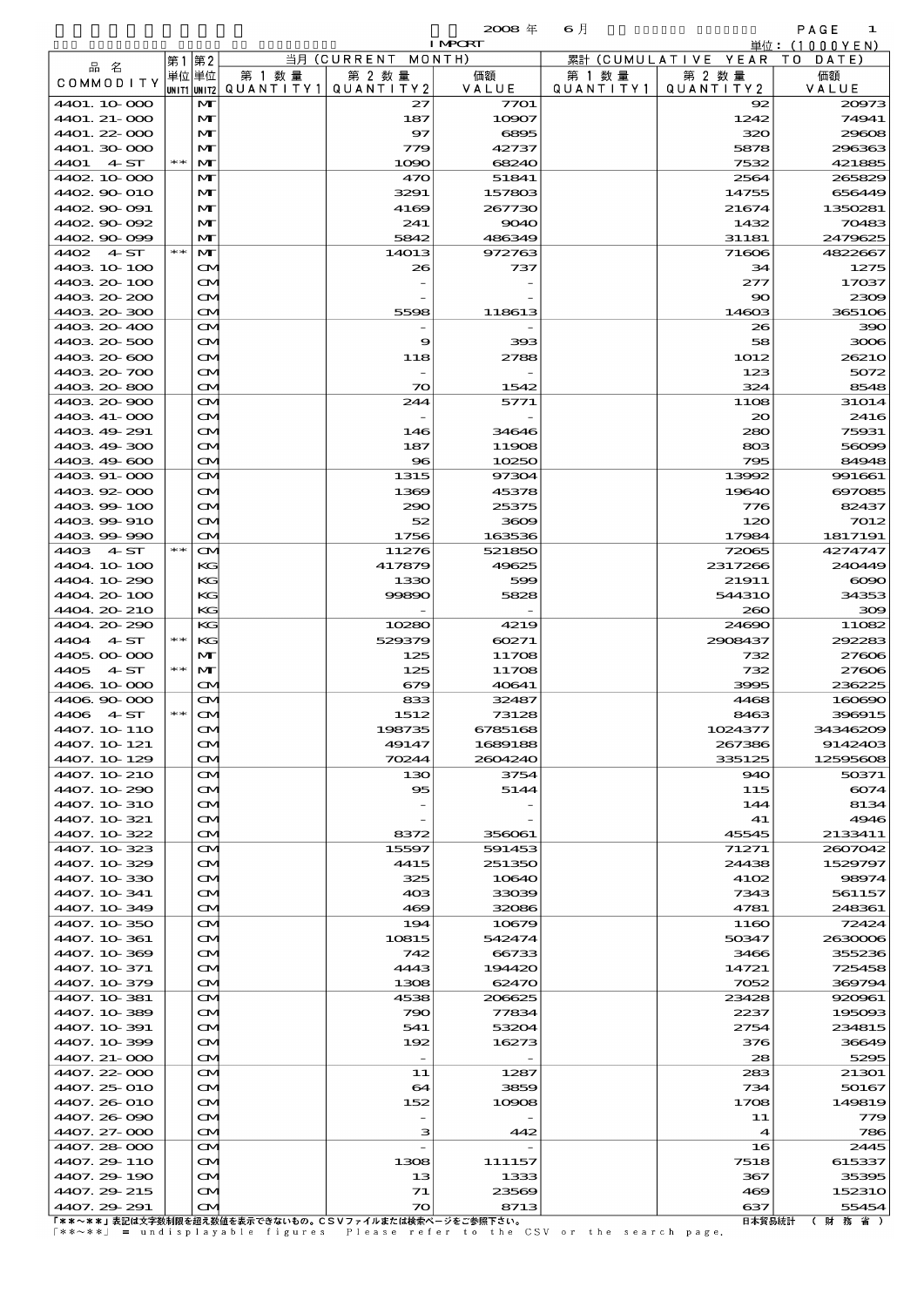海上コンテナ貨物品別表 輸 入 2008 6 確定 (Fixed Annual) 2

| <b>AIRT</b> |  |
|-------------|--|
|             |  |

|                                                       |                            |                  |                    | <b>I MPORT</b>   |                   |                      | 単位:(1000YEN)      |
|-------------------------------------------------------|----------------------------|------------------|--------------------|------------------|-------------------|----------------------|-------------------|
| 品名                                                    | 第2<br>第1                   |                  | 当月(CURRENT         | MONTH)           | 累計(CUMULATIVE     | YEAR                 | T O<br>DATE       |
| COMMODITY                                             | 単位 単位                      | 第 1 数 量          | 第 2 数量             | 価額               | 第 1 数 量           | 第 2 数量               | 価額                |
| 4407.29-299                                           | UNIT1 UNIT2 <br>ŒM         | QUANTITY1        | QUANTITY 2<br>3586 | VALUE<br>379200  | Q U A N T I T Y 1 | QUANTITY 2<br>22011  | VALUE<br>2052529  |
| 4407.91-000                                           | $\mathbf{\Omega}$          |                  | 1823               | 241145           |                   | 8928                 | 1152592           |
| 4407.92-000                                           | $\mathbf{\Omega}$          |                  | 1899               | 177032           |                   | 8476                 | 758363            |
| 4407.93-000                                           | $\mathbf{\infty}$          |                  | 654                | 117125           |                   | 3378                 | 615018            |
| 4407.94 000                                           | $\mathbf{\Omega}$          |                  | 85                 | 11724            |                   | 801                  | 132493            |
| 4407.95-000                                           | M                          |                  | 1250               | 118108           |                   | 7109                 | 637758            |
| 4407.99-100                                           | M                          |                  | 52                 | 26911            |                   | 476                  | 252700            |
| 4407.99-200                                           | M                          |                  | 1157               | 71277            |                   | $\boldsymbol{6016}$  | <b>348610</b>     |
| 4407.99-310<br>4407.99-390                            | M<br>M                     |                  |                    |                  |                   | 177<br>16            | 14397<br>2162     |
| 4407.99-500                                           | M                          |                  | 8294               | 792406           |                   | 49860                | 4634389           |
| 4407<br>4 ST                                          | $* *$<br>$\mathbf{\alpha}$ |                  | 391987             | 15689031         |                   | 2010172              | 80563022          |
| 4408 10 010                                           | <b>SMKG</b>                | 71858            | 149506             | 62030            | 504340            | 987595               | 400119            |
| 4408 10 210                                           | SMKG                       | 488833           | 792838             | 45940            | 3459038           | 7093039              | 356482            |
| 4408.10-290                                           | <b>SMKG</b>                | 29654            | 46651              | 13267            | 166047            | 127450               | 64892             |
| 4408 31-210                                           | SMKG                       | 2981             | 4844               | 275              | 40549             | 46738                | 4006              |
| 4408.31-290                                           | SMKG                       | 116047           | 49166              | 3934             | 616422            | 261169               | 20896             |
| 4408.39-190                                           | <b>SMKG</b>                |                  |                    |                  | 6676<br>51976     | 14096                | 11593             |
| 4408.39-420<br>4408.39.590                            | SMKG<br><b>SMKG</b>        | 2581<br>10096    | 740<br>6576        | 1656<br>6102     | 37707             | 17174<br>25971       | 17742<br>21556    |
| 4408.39-910                                           | <b>SMKG</b>                | 42105            | 14501              | 6141             | 271088            | 142261               | 28323             |
| 4408.39-990                                           | <b>SMKG</b>                | 96893            | 42824              | 29435            | 471828            | 222331               | 155696            |
| 4408.90-120                                           | <b>SMKG</b>                | 3150             | 500                | 428              | 3150              | 500                  | 428               |
| 4408 90 190                                           | SMKG                       | 915              | 3970               | 7434             | 48271             | 23231                | 48915             |
| 4408.90-510                                           | <b>SMKG</b>                | 297797           | 65428              | 31513            | 1308018           | 293004               | 115007            |
| 4408.90-520                                           | SMKG                       | 37966            | 6325               | 3307             | 103675            | 19436                | 14241             |
| 4408.90-610                                           | <b>SMKG</b>                | 630470           | 383272             | 94014            | 3638945           | 2130673              | 459856            |
| 4408.90-690                                           | <b>SMKG</b>                | 2111381          | 1203010            | 362748           | 11284253          | 6713802              | 1949283           |
| 4408 4.ST<br>4409.10-200                              | SMKG<br>KG                 | 3942727          | 2770151<br>66198   | 668224<br>35578  | 22011983          | 18118470<br>534654   | 3669035<br>285268 |
| 4409.10-310                                           | <b>CMKG</b>                | 4737             | 2216037            | 433081           | 33656             | 15826228             | 2844070           |
| 4409.10-320                                           | CMKG                       | 1994             | 801044             | 192571           | 11802             | 4942717              | 1121844           |
| 4409. 21-100                                          | KG                         |                  | 18576              | 3847             |                   | 113630               | 32190             |
| 4409. 21-200                                          | KG                         |                  |                    |                  |                   | 125                  | 403               |
| 4409. 21-900                                          | CMKG                       | 36               | 24157              | 5172             | 126               | 84539                | 18632             |
| 4409.29-100                                           | KG                         |                  | 32733              | 9191             |                   | 198449               | 45581             |
| 4409.29-200                                           | KG                         |                  | 134731             | 90524            |                   | 921081               | 559905            |
| 4409.29-910<br>4409, 29-991                           | <b>CMKG</b><br><b>CMKG</b> | 1891<br>183      | 1391000<br>162380  | 232817<br>44061  | 11776<br>1114     | 8668909<br>988100    | 1390980<br>257693 |
| 4409.29-992                                           | <b>CMKG</b>                | 248              | 79184              | 23313            | 1205              | 406565               | 113091            |
| 4409.29-999                                           | CMKG                       | 6964             | 4959169            | 1126808          | 43697             | 31181381             | 6933680           |
| 4409 4 ST                                             | KG                         |                  | 9885209            | 2196963          |                   | 63866378             | 13603337          |
| 441Q 11- 11O                                          | KG                         | 875              | 610911             | 42999            | 3473              | 2337661              | 157991            |
| 4410 11-120                                           | <b>CMKG</b>                | 12857            | 8401752            | 619643           | 64190             | 42505990             | 3060160           |
| 4410 11- 190                                          | <b>CMKG</b>                | 304              | 125745             | 24467            | 1601              | 822633               | 116781            |
| 4410 11-900                                           | <b>CMKG</b>                | 6                | 1137               | 1883             | 59                | 33048                | 5999              |
| 4410 12 110<br>4410 12 190                            | <b>CMKG</b><br><b>CMKG</b> | 11596<br>2621    | 7484863<br>1675236 | 423489<br>109873 | 79408<br>22164    | 51158346<br>14034633 | 2828816<br>960793 |
| 4410 12 900                                           | CMKG                       | 492              | 308700             | 20447            | 1975              | 1286924              | 87035             |
| 4410 19 100                                           | <b>CMKG</b>                | 156              | 76703              | 6794             | 863               | 440755               | 50878             |
| 4410 19 900                                           | <b>CMKG</b>                |                  |                    |                  | 12                | 10360                | 3441              |
| 4410.90-100                                           | <b>CMKG</b>                |                  |                    |                  | 138               | 60584                | 5384              |
| 4410 4 ST                                             | CMKG                       | 28907            | 18685047           | 1249595          | 173883            | 112690934            | 7277278           |
| 4411.12.100                                           | KG                         |                  | 2362003            | 128038           |                   | 11135633             | 636127            |
| 4411. 12-200                                          | KG<br>KG                   |                  | 5270954<br>102381  | 296492<br>17665  |                   | 31369120<br>775214   | 1849308<br>87656  |
| 4411. 13-100<br>4411. 13-200                          | KG                         |                  | 1137824            | 136878           |                   | 10337360             | 1089587           |
| 4411. 14- 100                                         | KG                         |                  | 59814              | 5370             |                   | 502272               | 54626             |
| 4411.14-200                                           | KG                         |                  | 1987365            | 167408           |                   | 21987027             | 1591742           |
| 4411.92-000                                           | KG                         |                  | 2203215            | 118253           |                   | 13689536             | 752027            |
| 4411.933-000                                          | KG                         |                  | 34430              | 5605             |                   | 982000               | 142920            |
| 4411.94-000                                           | KG                         |                  | 14428              | 3644             |                   | 155724               | 36967             |
| 4411<br>4ST                                           | KG<br>∗∗                   |                  | 13172414           | 879353           |                   | 90933886             | 6240960           |
| 4412 10 211                                           | CMISM                      | 12               | 845                | 2017             | 81                | 5509                 | 11463             |
| 4412 10 219<br>4412 10 299                            | CMSM<br>CMISM              | $\boldsymbol{z}$ | 312                | 587              | $\infty$<br>4     | 529<br>513           | 1880<br>1039      |
| 4412 10 910                                           | CMISM                      | 39               | 3057               | 6238             | 257               | 18077                | 39875             |
| 4412 10 990                                           | CMSM                       | 24               | 1492               | 3246             | 114               | 7590                 | 19907             |
| 4412 31-111                                           | CMISM                      | 24               | 2091               | 1618             | 139               | 12596                | 11187             |
| 4412 31- 119                                          | CMSM                       | 407              | 33292              | 43533            | 2271              | 187158               | 215860            |
| 4412 31- 191                                          | CMISM                      | 286              | 103238             | 51882            | 2243              | 644613               | 339758            |
| 4412 31-199                                           | CMISM                      | 1937             | 406424             | 243684           | 9434              | 2268843              | 1204616           |
| 4412 31-911                                           | CMSM                       | 394              | 169678             | 30792            | 1986              | 858395               | 142781            |
| 4412 31-919<br>4412 31-921                            | CMISM<br>CMSM              | 1118<br>320      | 471812<br>69222    | 80787<br>31283   | 7240<br>4224      | 3046333<br>976058    | 486971<br>298010  |
| 「**~**」表記は文字数制限を超え数値を表示できないもの。CSVファイルまたは検索ページをご参照下さい。 |                            |                  |                    |                  |                   | 日本留易統計               |                   |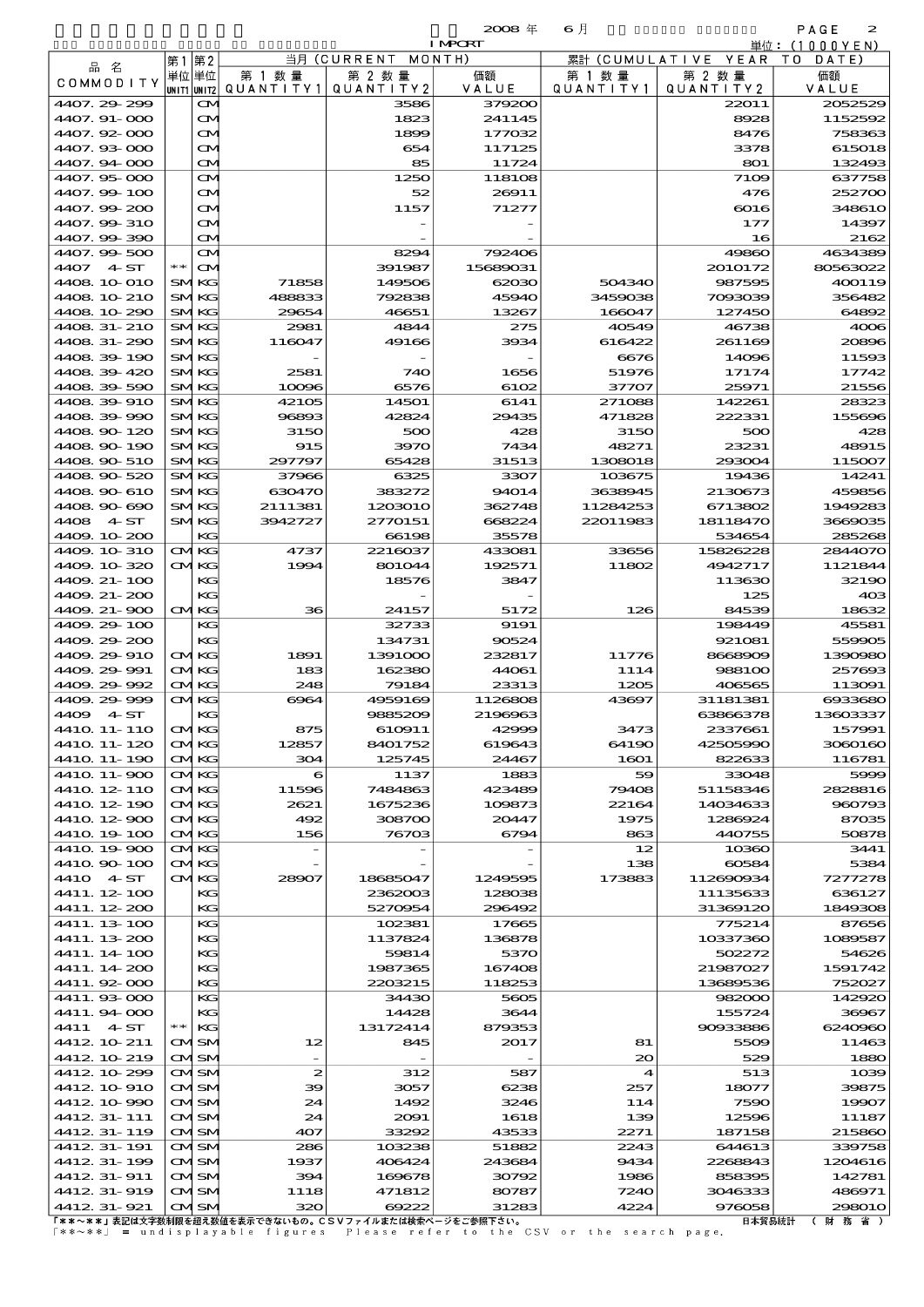|                              |            |                             |              |                      | $2008 \text{ } \#$ | 6月             |                               | PAGE<br>з           |
|------------------------------|------------|-----------------------------|--------------|----------------------|--------------------|----------------|-------------------------------|---------------------|
|                              |            |                             |              |                      | <b>I MPCRT</b>     |                |                               | 単位: (1000YEN)       |
| 品 名                          |            | 第1第2<br>単位 単位               | 第 1 数 量      | 当月(CURRENT<br>第 2 数量 | MONTH)<br>価額       | 第 1 数 量        | 累計 (CUMULATIVE YEAR<br>第 2 数量 | T O<br>DATE<br>価額   |
| COMMODITY                    |            | UNIT1 UNIT2                 | QUANTITY1    | QUANTITY 2           | VALUE              | QUANTITY1      | QUANTITY 2                    | VALUE               |
| 4412 31-929                  |            | <b>CMISM</b>                | 867          | 178984               | 48228              | 5753           | 1259030                       | 300195              |
| 4412, 31-931                 |            | <b>CMISM</b>                | 3882         | 362745               | 226367             | 17529          | 1662465                       | 978456              |
| 4412 31-939                  |            | <b>CMSM</b>                 | 4480         | 428094               | 269142             | 24997          | 2449344                       | 1346022             |
| 4412, 31-941                 |            | <b>CMISM</b>                | 1356         | 77275                | 66981              | 8047           | 446872                        | 397016              |
| 4412 31-949                  |            | <b>CMISM</b>                | 1270         | 79341                | 89050              | 9473           | 680484                        | 691755              |
| 4412 31 - 951<br>4412 31-959 |            | <b>CMISM</b><br>CMSM        | 114<br>385   | 3800<br>11485        | $\cos$<br>27434    | 538<br>2818    | 18441<br>88869                | 25887<br>182989     |
| 4412 32 110                  |            | <b>CMISM</b>                | 1304         | 108544               | 188493             | 8340           | 687194                        | 1056259             |
| 441232-190                   |            | CMSM                        | 312          | 30442                | 26380              | 1974           | 239853                        | 186469              |
| 4412 32 911                  |            | <b>CMISM</b>                | 857          | 361554               | 58516              | 4616           | 1906876                       | 305397              |
| 4412 32 912                  |            | <b>CMSM</b>                 | 2199         | 507778               | 129192             | 12468          | 2785984                       | 728845              |
| 4412.32-991                  |            | <b>CMISM</b>                | 14346        | 1614129              | 513884             | 85031          | 9608173                       | 2897487             |
| 4412 32 992                  |            | <b>CMISM</b>                | 1399         | 86186                | 67050              | 11122          | 715596                        | 555389              |
| 441232-993                   |            | CMSM                        | 908          | 28613                | 50339              | 6664           | 200322                        | 331642              |
| 4412 39 110                  |            | <b>CMISM</b>                | 1156         | 46666                | 59393              | 5384           | 226085                        | 305774              |
| 4412 39 190<br>4412 39 910   |            | <b>CMSM</b><br><b>CMISM</b> | 16           | 1436                 | 2185               | 48<br>377      | 3330<br>76529                 | 5696<br>19819       |
| 4412 39 991                  |            | <b>CMISM</b>                | 817          | 84342                | 42162              | 3674           | 370631                        | 178492              |
| 4412 39 992                  |            | CMSM                        | 1090         | 67439                | 47292              | 4858           | 270943                        | 200322              |
| 441294110                    |            | <b>CMKG</b>                 | 713          | 273152               | 32365              | 3897           | 1676765                       | 174430              |
| 4412 94 120                  |            | <b>CMKG</b>                 | 635          | 250574               | 34081              | 2616           | 970686                        | 123300              |
| 441294190                    |            | <b>CMKG</b>                 | 276          | 114816               | 16566              | 2397           | 939837                        | 135833              |
| 4412 94 900                  |            | <b>CMKG</b>                 | 3972         | 1540177              | 174783             | 23874          | 10151087                      | 1067792             |
| 4412.99-110                  |            | <b>CMKG</b>                 | 180          | 111882               | 18152              | 893            | 522487                        | 100015              |
| 4412990120                   |            | <b>CMKG</b>                 | 1579         | 895449               | 181871             | 9693           | 5605955                       | 1095758             |
| 4412 99 190                  |            | <b>CMKG</b>                 | 5886         | 2854524              | 427426             | 28880          | 14318749                      | 2115838             |
| 441299910<br>4412.99-920     |            | <b>CMKG</b><br><b>CMKG</b>  | 858<br>23282 | 529368<br>11813490   | 100339<br>950540   | 4608<br>153456 | 2732290<br>77074074           | 495726<br>6026106   |
| 4412.99-990                  |            | <b>CMKG</b>                 | 873          | 508383               | 98566              | 4666           | 2614288                       | 574208              |
| 4412 4 ST                    | M          |                             | 79575        |                      | 4448482            | 476704         |                               | 25385266            |
| 4413 00 000                  |            | <b>CMKG</b>                 | з            | 4262                 | 2361               | 275            | 185867                        | 69518               |
| 4413 4 ST                    |            | <b>CMKG</b>                 | з            | 4262                 | 2361               | 275            | 185867                        | 69518               |
| 4414 00 000                  |            | KG                          |              | 1071570              | 409962             |                | 6932631                       | 2568051             |
| 4414 4. ST                   | $\ast\ast$ | KG                          |              | 1071570              | 409962             |                | 6932631                       | 2568051             |
| 4415, 10, 000                | NO         | KС                          | 1583506      | 351138               | 103283             | 10213279       | 1755615                       | 488956              |
| 4415 20 000                  | NO         | KG                          | 57892        | 1304413              | 117829             | 397238         | 8768406                       | 753175              |
| 4415<br>4ST<br>4416 00 000   | NO         | KС<br>KG                    | 1641398      | 1655551<br>300638    | 221112<br>87560    | 10610517       | 10524021<br>1024058           | 1242131<br>264362   |
| 4416 4 ST                    | $**$       | KG                          |              | 300638               | 87560              |                | 1024058                       | 264362              |
| 4417. OO O1O                 |            | KG                          |              | 16490                | 21501              |                | 96351                         | 110389              |
| 4417.00-020                  |            | KG                          |              | 278155               | 57380              |                | 1384708                       | 336755              |
| 4417 4 ST                    |            | KG                          |              | 294645               | 78881              |                | 1481059                       | 447144              |
| 4418 10 000                  |            | КG                          |              | 1346061              | 536624             |                | 6827974                       | 2852840             |
| 4418 20 000                  |            | KG                          |              | 3686249              | 1227397            |                | 24102031                      | 7978159             |
| 4418 40 000                  |            | KG                          |              | 84287                | 15605              |                | 336058                        | 4961€               |
| 4418 50 000                  |            | KG                          |              |                      |                    |                | 83582                         | 2491C               |
| 4418 60 000<br>4418 71-000   |            | КG<br>KG                    |              | 2813699<br>2156      | 390245<br>3506     |                | 13203662<br>15417             | 183066<br>13475     |
| 4418 72 000                  |            | KС                          |              | 207097               | 62408              |                | 1080634                       | 325615              |
| 4418 79 000                  |            | KG                          |              | 228880               | 46463              |                | 788521                        | 180329              |
| 4418 90 100                  |            | <b>SMKG</b>                 | 2366         | 19596                | 4578               | 8520           | 69181                         | 16302               |
| 4418 90 210                  |            | КG                          |              | 67952                | 60848              |                | 408367                        | 351192              |
| 4418 90 221                  |            | NO KG                       | 313          | 2493                 | 8697               | 5063           | 23721                         | 62243               |
| 4418 90 222                  |            | <b>CMKG</b>                 | 34316        | 15914703             | 1809263            | 165145         | 76614640                      | 8702471             |
| 4418 90 223                  |            | KG                          |              | 160899               | 41420              |                | 810725                        | 273015              |
| 4418 90 229                  |            | KG                          |              | 12859527             | 2567581            |                | 70434111                      | 14401120            |
| 4418 4 ST<br>4419 OO 110     |            | KG<br>TH KG                 | 339038       | 37393599<br>2302549  | 6774635<br>411450  | 2005880        | 194798624<br>13642257         | 37061955<br>2289727 |
| 4419.00 190                  |            | TH KG                       | 1551269      | 6711353              | 1318623            | 9621182        | 41370871                      | 7336781             |
| 4419 00 900                  |            | KG                          |              | 861219               | 458027             |                | 5101840                       | 2712706             |
| 4419 4 ST                    |            | KG                          |              | 9875121              | 2188100            |                | 60114968                      | 12339214            |
| 4420.10-000                  |            | КG                          |              | 239735               | 430252             |                | 1367809                       | 2358226             |
| 4420 90 010                  |            | КG                          |              | 1000                 | 364                |                | 1122                          | 77C                 |
| 4420.90-090                  |            | KG                          |              | 818011               | 344225             |                | 5262387                       | 2104778             |
| 4420 4 ST                    | $\ast\ast$ | KG                          |              | 1058746              | 774841             |                | 6631318                       | 4463774             |
| 4421. 10 000                 |            | KG<br>КG                    |              | 205785<br>595698     | 89383<br>153870    |                | 1312684<br>2921283            | 546462<br>741432    |
| 4421.90 100<br>4421.90-200   |            | KG                          |              | 40600                | 4314               |                | 384172                        | 42452               |
| 4421. 90 910                 |            | KG                          |              | 17740                | 16653              |                | 207551                        | 100227              |
| 4421.90-920                  |            | KG                          |              | 26298                | 22469              |                | 110894                        | 117194              |
| 4421.90-991                  |            | <b>CMKG</b>                 | 25783        | 12214338             | 2054630            | 150256         | 69927136                      | 11436144            |
| 4421.90-999                  |            | КG                          |              | 11126164             | 2801575            |                | 65758350                      | 16098947            |
| 4421 4 ST                    |            | KG                          |              | 24226623             | 5142894            |                | 140622070                     | 29082858            |
| 2S<br>44                     |            |                             |              |                      | 42519954           |                |                               | 234514006           |